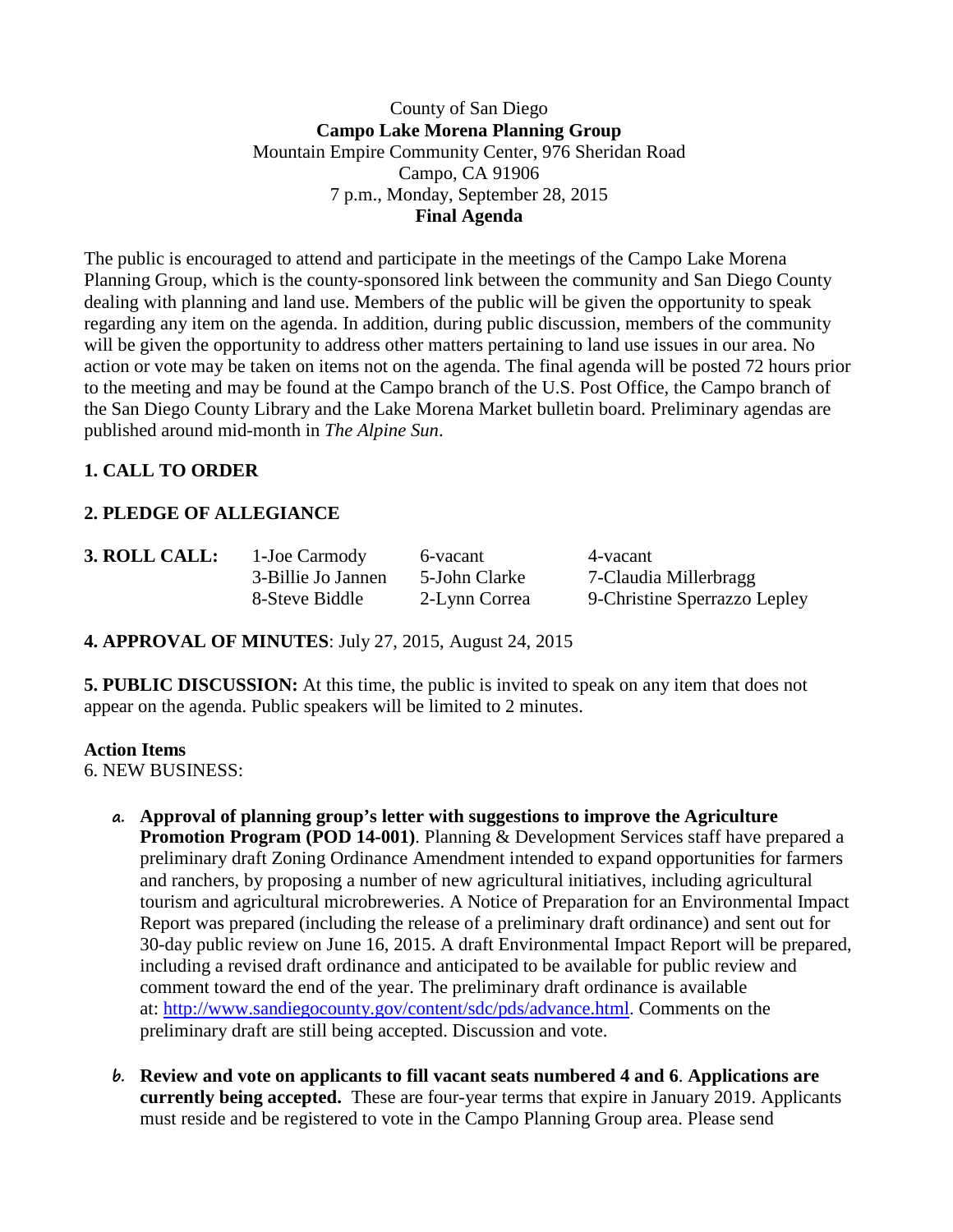applications to CLMPG Chairman Billie Jo Jannen, 28736 Highway 94, Unit 1, Campo, CA 91906, [jannen@inbox.com](mailto:campojoe@yahoo.com) or call 619-415-6298 for more information. Please send applications prior to the meeting, so it can be reviewed by the Registrar of Voters. Find applications here: *[http://www.sdcounty.ca.gov/pds/docs/Planning-](http://www.sdcounty.ca.gov/pds/docs/Planning-Sponsor_Group_Application.pdf)[Sponsor\\_Group\\_Application.pdf.](http://www.sdcounty.ca.gov/pds/docs/Planning-Sponsor_Group_Application.pdf)* Discussion and vote.

### **7. OLD BUSINESS:**

- **c. Report/update from Campo resident Brian Falgren on military maneuvers over people's homes.** The planning group has supported efforts by residents to resolve problems with excessively low-flying military helicopters. The group has hosted speakers from Rep. Juan Vargas's office and from the military, while Brian Falgren and Bob Shea have worked to resolve these problems. Information only.
	- **a. Standing Subcommittee reports:**
		- **1. Groundwater, John Clarke**.
		- **2. Sewer and Septic, Joe Carmody**
		- **3. Community Economic Impacts, Steven Biddle**
		- **4. Traffic and Public Safety, no current chairman**
	- **b. Update on Camp Lockett Interest Group:** CLIG Chairman Larry Johnson reports.

# **8. CORRESPONDENCE AND ANNOUNCEMENTS**

- **a. The Star Ranch vesting and landscape architecture maps have been updated** and are available, both at meetings and by appointment with the CLMPG chairman. A box of various project maps arrived July 3 and staff reports that environmental documents could be released for review within a couple of months. Staff member Dennis Campbell reports that he is not yet ready to present to the group.
- **b. Follow-up from Planning and Development Services on website access to get property and project information.** Go to County of San Diego PDS webpage at http://www.sandiegocounty.gov/content/sdc/pds.html and click on "online permits and research" under Popular Services. Forwarded to group.
- **c. September 11 Traffic Advisory Committee agenda.** Nothing in our area. Forwarded to group members.
- **d. Assorted news stories on Lilac Hills approval by Planning Commission**: "*Planning Commission recommends approval of Lilac Hills Ranch; conditions may make it a Pyrrhic victory*," Sept. 15, 2015, Valley Center News and "*Lilac Hills: Why Plunk A City In The Middle Of Nowhere?*" September 2015, ECOReport. The Lilac Hills project is germane for it's similarities to the Star Ranch development proposal in Campo. The full Board of Supervisors will hear the project sometime in October. Forwarded to group.
- **e. Response letter from Dianne Jacob on CLMPG letter opposing Highway 94, including correspondence indicating that a bill to promote changes is not yet in the works in**